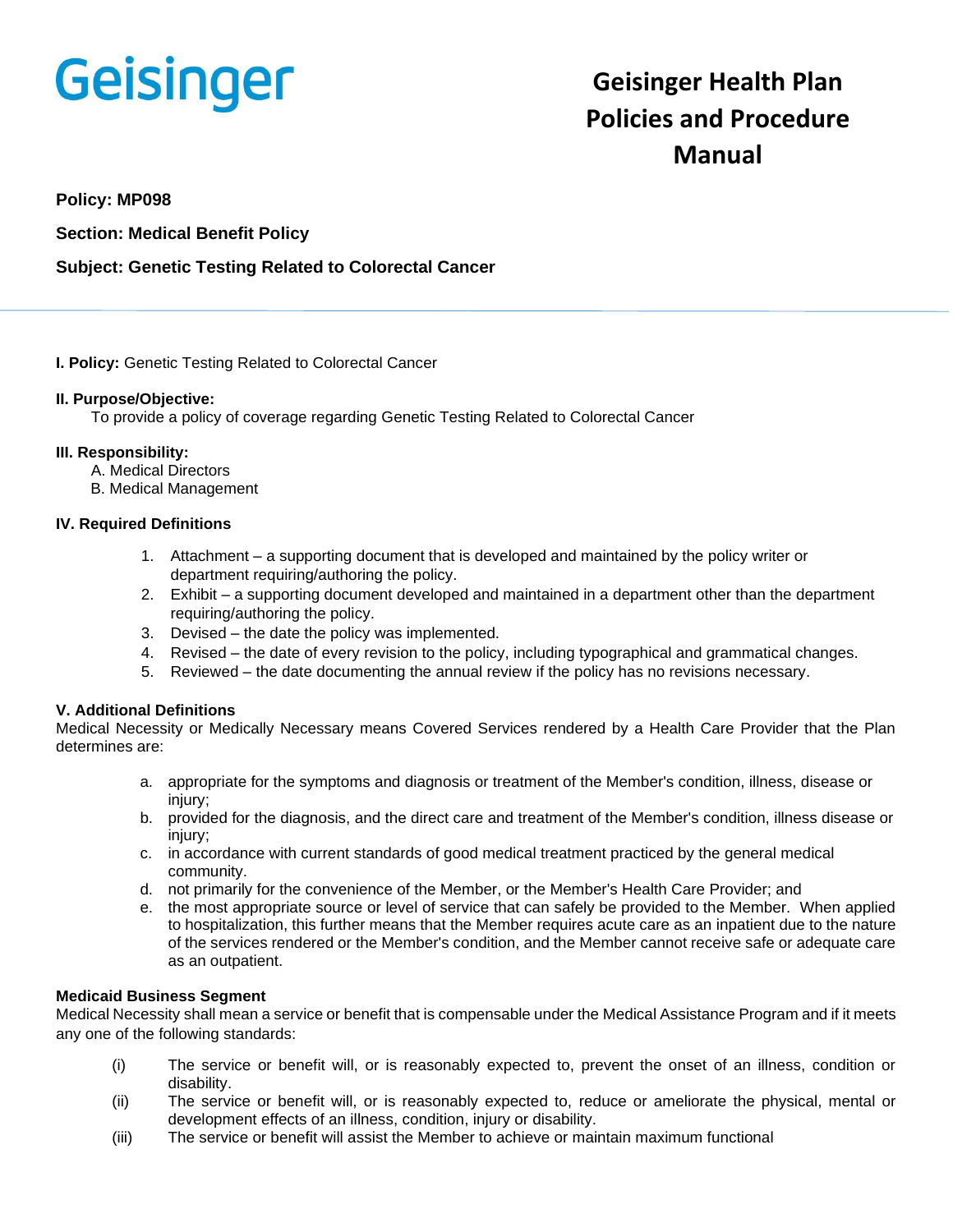capacity in performing daily activities, taking into account both the functional capacity of the Member and those functional capacities that are appropriate for members of the same age.

#### **DESCRIPTION:**

Genetic testing involves the analysis of DNA, RNA, chromosomes, proteins, and certain metabolites in order to detect heritable disease-related genotypes. There are currently two well-defined types of hereditary colorectal cancer, familial adenomatous polyposis (FAP) and hereditary nonpolyposis colorectal cancer (HNPCC).

#### **INDICATIONS:**

#### **\*REQUIRES PRIOR MEDICAL DIRECTOR or DESIGNEE AUTHORIZATION**

- Genetic testing to determine the carrier status of the adenosis polyposis coli (APC) gene when criteria are met. (See applicable medical criteria below)
- Genetic testing to determine the carrier status of the MutY homolog [MYH] when the member meets criteria (\*See applicable medical criteria below)
- Lynch Syndrome Genetic testing to determine the carrier status of the HNPCC associated genes when either the Amsterdam or Bethesda criteria is met. (\*See applicable medical criteria below)

# **MEDICAL CRITERIA: For APC gene testing for familial adenomatous polyposis (FAP) and Attenuated FAP (AFAP):**

To determine carrier status of the adenomatous polyposis coli gene (APC) for familial adenomatous polyposis (FAP) or attenuated familial adenomatous polyposis (AFAP) in the following subjects:

- 1. Individuals with greater than 10 adenomatous colonic polyps in their lifetime; OR
- 2. In first-degree relatives (e.g., siblings, parents, offspring) of an individual diagnosed with FAP or AFAP; OR
- 3. Personal history of desmoid tumor, hepatoblastoma, or cribriform-morular variant of papillary thyroid cancer

#### **For MutY human homolog [MYH]) gene testing for MYH-associated polyposis (MAP) :**

MYH-associated polyposis (MAP) genetic testing (gene MutY human homolog [MYH]) is covered in ANY of the following situations:

- Confirmatory testing for individuals with a history of adenomatous polyposis (>10 adenomas) and negative APC mutation testing: **or**
- For predictive testing when an individual has a first-degree relative with known MYH polyposis; **or**
- For predictive testing when an individual has at least one first-degree relative affected with findings consistent with recessive inheritance (i.e., MAP)

#### **Lynch Syndrome:**

## **For HNPCC; Lynch Syndrome genetic testing (gene MLH1, MSH2, MSH6, PMS2, EPCAM):**

**NOTE:** COLARIS Test® is a patented test for assessment of colorectal cancer risk. It detects mutations in MLH1, MSH2, PMS2 and EPCAM genes. COLARIS AP detects mutations in the APC and MYH genes.

Hereditary non-polyposis colorectal cancer (HNPCC)/Lynch syndrome (LS): (MLH1, MSH2, MSH6, PMS2, EPCAM sequence analysis) gene testing is considered medically necessary for members who meet any one of the following criteria:

The member:

- is diagnosed with colorectal cancer with the MSI histology at any age; *or*
- is diagnosed with endometrial cancer before age 50 years; *or*
- meets Amsterdam or Revised Bethesda Guidelines; *or*
- has a personal history of colorectal or endometrial cancer and the tumor shows evidence of mismatch repair deficiency (either high microsatellite instability [MSI] or loss of mismatch repair protein expression) at any age; or
- is diagnosed with a synchronous, or metachronous Lynch Syndrome (LS)-associated tumors\*, regardless of age; or
- has a 1st- or 2nd-degree relative with a disease confirmed to be caused by a HNPCC mutation (genes MLH1, MSH2, MSH6, PMS2, EPCAM); *or*
- has ≥5% risk of LS on a validated mutation prediction model (eg, MMRpro, PREMM, MMRpredict)
	- o <http://premm.dfci.harvard.edu/>
	- o [http://hnpccpredict.hgu.mrc.ac.uk/.](http://hnpccpredict.hqu.mrc.ac.uk/)
	- o [http://www4.utsouthwestern.edu/breasthealth/cagene/.](http://www4.utsouthwestern.edu/breasthealth/cagene/)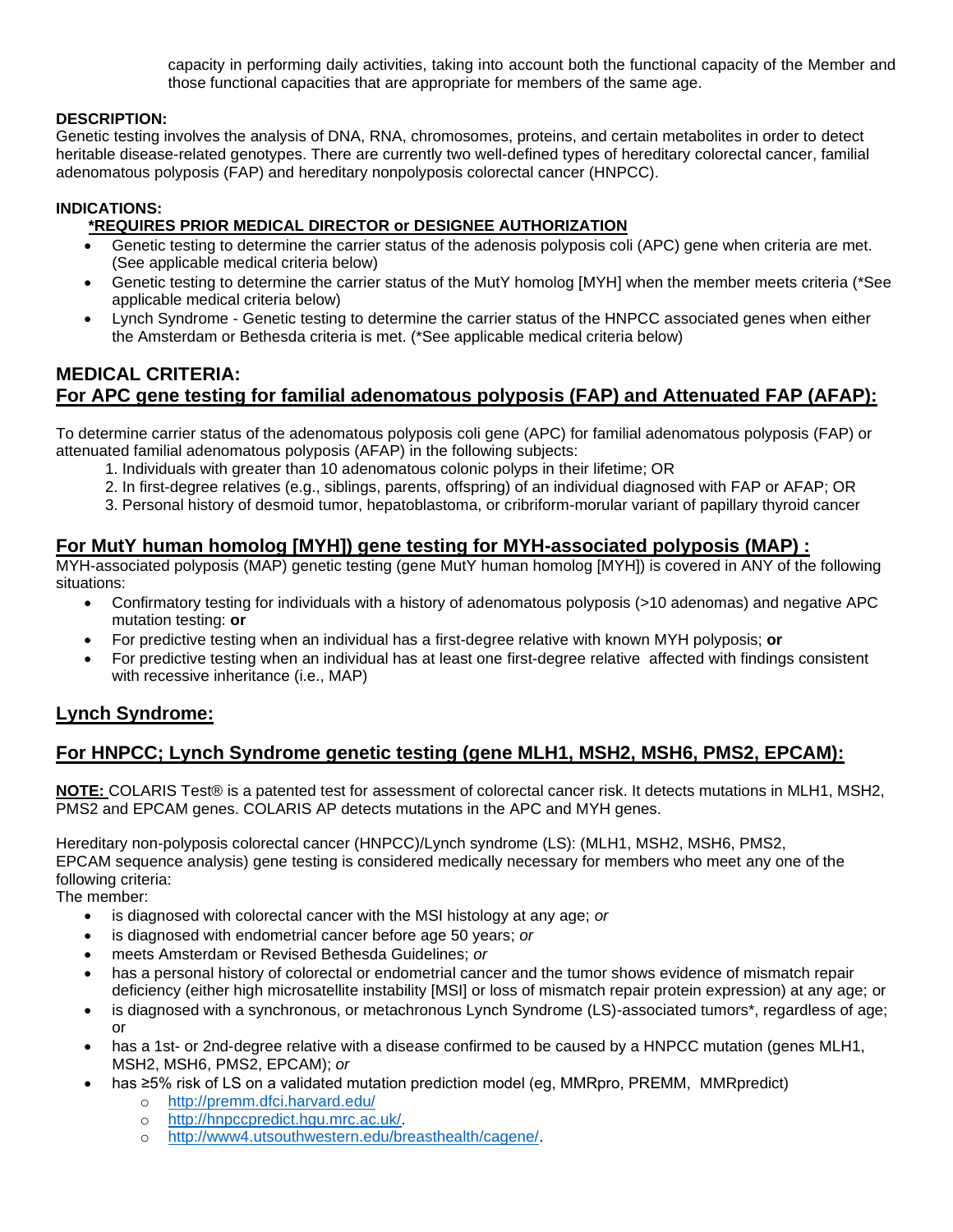\* Lynch syndrome-related cancers include colorectal, endometrial, gastric, ovarian, pancreas, ureter and renal pelvis, biliary tract, brain (usually glioblastoma as seen in Turcot syndrome ), and small intestinal cancers, as well as sebaceous gland adenomas and keratoacanthomas (as seen in Muir-Torre syndrome).

| <b>Amsterdam II Criteria</b>                                                                                                                                                                                                                                                                                                                                                                                                                                                                                                                                                                        | <b>Revised Bethesda Guidelines</b>                                                                                                                                                                                                                                                                                                                                                                                                                                                                                                                                                                                                                                                                                                                                                    |
|-----------------------------------------------------------------------------------------------------------------------------------------------------------------------------------------------------------------------------------------------------------------------------------------------------------------------------------------------------------------------------------------------------------------------------------------------------------------------------------------------------------------------------------------------------------------------------------------------------|---------------------------------------------------------------------------------------------------------------------------------------------------------------------------------------------------------------------------------------------------------------------------------------------------------------------------------------------------------------------------------------------------------------------------------------------------------------------------------------------------------------------------------------------------------------------------------------------------------------------------------------------------------------------------------------------------------------------------------------------------------------------------------------|
| Three or more relatives with a cancer<br>associated with Lynch syndrome (cancer of the<br>colorectum, endometrium, small bowel, ureter,<br>or renal pelvis) and ALL of the following:<br>One must be a first-degree relative of<br>the other two; AND<br>Two or more successive generations<br>$\bullet$<br>must be affected; AND<br>One or more relatives should be<br>diagnosed before age 50 years; AND<br>Familial adenomatous polyposis (FAP)<br>$\bullet$<br>should be excluded in colorectal cancer<br>(CRC) cases:<br><b>AND</b><br>Tumors should be verified by<br>pathologic examination. | Tumors from individuals should be tested for<br><b>MSI</b> in the following situations:<br>Colorectal cancer diagnosed in a patient<br>$\bullet$<br>who is less than 50 years of age.<br>Presence of synchronous,<br>$\bullet$<br>metachronous colorectal, or other LS-<br>related tumors,* regardless of age.<br><b>Colorectal cancer with the MSI-H</b><br>$\bullet$<br>histology diagnosed in a patient who is<br>less than 60 years of age.<br>Colorectal cancer diagnosed in one or<br>$\bullet$<br>more first-degree relatives with an LS-<br>related tumor, with one of the<br>cancers being diagnosed under age 50<br>years.<br>Colorectal cancer diagnosed in two or<br>$\bullet$<br>more first- or second-degree relatives<br>with LS-related tumors, regardless<br>of age. |

\* Lynch syndrome-related cancers include colorectal, endometrial, gastric, ovarian, pancreas, ureter and renal pelvis, biliary tract, brain (usually glioblastoma), and small intestinal cancers, as well as sebaceous gland adenomas and keratoacanthomas.

#### **Microsatellite instability (MSI) Testing or immunohistochemical (IHC) Analysis**

Microsatellite instability (MSI) testing or immunohistochemical (IHC) analysis of the tumor is considered medically necessary when any of the following criteria are met:

- all members with colorectal cancer regardless of age; or
- members with endometrial cancer; or

For members with unresectable or metastatic solid tumors, either MSI or IHC or a multigene NGS or other multi-analyte methodology panel inclusive of MSI microsatellite loci, and MLH1, MSH2, MSH6 and PMS2 genes is medically reasonable and necessary.

MSI testing or IHC analysis should be used as an initial test in members with colorectal or endometrial cancer to identify those who should proceed with HNPCC mutation analysis.

\***NCCN Guidelines v1.2021 Lynch Syndrome**: the panel recommends tumor testing with IHC and/or MSI be used as the primary approach for pathology-lab-based universal screening. If tumor is available, LS-specific testing or multi-gene testing without IHC or MSI should be utilized in select cases under direction of a clinician with expertise in genetics, and should not be used as a universal screening strategy.

## **BRAF V600E OR MLH1 PROMOTER METHYLATION**

Genetic testing for BRAF V600E or MLH1 promoter methylation is considered medically necessary to rule out a diagnosis of Lynch syndrome when MLH1 protein is not expressed in a CRC tumor on immunohistochemical (IHC) analysis.

## **SMAD4 AND BMPR1A TESTING (Juvenile Polyposis Syndrome)**

Genetic testing for SMAD4 and BMPR1A gene variants is considered medically necessary when any one of the following criteria is met:

- 1. A documented diagnosis of juvenile polyposis syndrome based on any one of the following:
	- at least 3 juvenile polyps in the colon; or
	- multiple juvenile polyps in other parts of the gastrointestinal tract; or
	- any juvenile polyps in a person with a known family history of juvenile polyps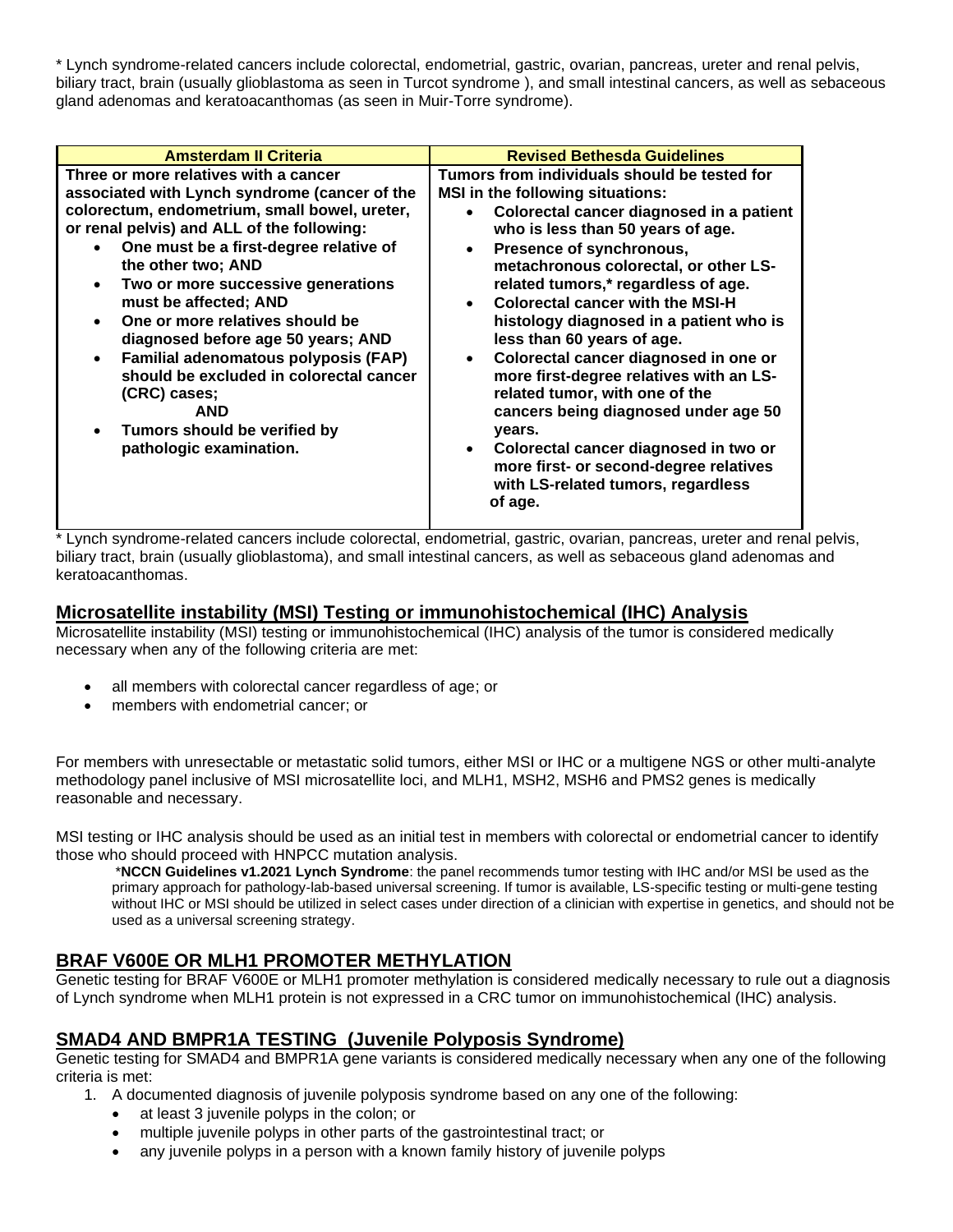**OR** 

2. Documentation of a relative diagnosed with juvenile polyposis syndrome.

# **STK11 Testing (Peutz-Jeghers Syndrome)**

Genetic testing for STK11 gene variants is considered medically necessary when any of the following criteria is met: There is a known family history of STK11 (LKB1) gene mutation; or

- The member has a clinical diagnosis of PJS based on as least TWO of the following features:
	- Two or more histologically confirmed Peutz-Jeghers polyps of the small intestine
	- characteristic mucocutaneous pigmentation of the mouth, lips, nose, eyes, genitalia, or fingers
	- family history of Peutz-Jeghers syndrome

# **COLOGUARD TESTING:**

**Fecal DNA Testing:** (e.g., Cologuard,) **DOES NOT REQUIRE PRIOR AUTHORIZATION** a noninvasive, multitarget fecal DNA test for the qualitative detection of colorectal neoplasia-associated DNA markers in addition to the presence of occult hemoglobin in stool is covered as a preventive screening methodology once every 3 years according to the following criteria:

- Age 45 to 85 years; and
- Asymptomatic (no signs/symptoms including but not limited to, lower gastrointestinal pain, blood in stool, positive guaiac fecal occult blood test, or fecal immunochemical test); and
- There has been no documentation of a normal colonoscopy in the previous 10 years; and
- At average risk of developing CRC defined as:
	- $\circ$  no personal history of adenomatous polyps, colorectal cancer, or inflammatory bowel disease including Crohn's disease and ulcerative colitis; and
	- $\circ$  no family history of colorectal cancer or adenomatous polyps, familial adenomatous polyposis, or hereditary nonpolyposis CRC

#### **Genetic testing is appropriate only when offered in a setting where a licensed or certified genetic counselor\* or adequately trained health care professional is able to provide appropriate pre- and post-test genetic counseling, and medical necessity is supported by ALL of the following criteria:**

- 1. The information is needed to adequately assess risk; and
- 2. The information will be used in the immediate care plan; and
- 3. Pedigree analysis establishes a high risk group for the disease; or
- 4. Clinical presentation of symptomology is evident and diagnosis cannot be established with conventional evaluation testing.

\*A genetic counselor is considered by the Plan to be qualified if the following are met:

• M.S. or Ph.D. degree from a genetic counseling program approved/recognized by the American Board of Genetic Counseling or the American Board of Medical Genetics.

**or** • Board certified or board qualified/eligible in the orderly process of obtaining board certification by the American Board of Genetic Counseling or American Board of Medical Genetics **and and and and and** 

• Proof of current competence and demonstrated ability (minimum of two years recent and continual experience within the past three years).

#### **EXCLUSIONS:**

There is no evidence to support the use of genetic testing for individuals from the general population with average risk. This is considered **NOT MEDICALLY NECESSARY.**

The ColonSentry testing panel is considered **experimental, investigational, or unproven** and **is NOT COVERED.** There are no current evidence-based guidelines from medical professional organizations or public health agencies that recommend ColonSentry for colorectal cancer screening and no evidence to support the use of this testing.

#### **For Commercial and Medicaid Business Segments:** The Epi proColon test is considered **experimental,**

**investigational, or unproven** and is **NOT COVERED**. The Geisinger Technology Assessment Committee evaluated this technology and concluded that there is insufficient evidence in the peer-reviewed published medical literature to establish the effectiveness of this test on health outcomes when compared to established tests or technologies.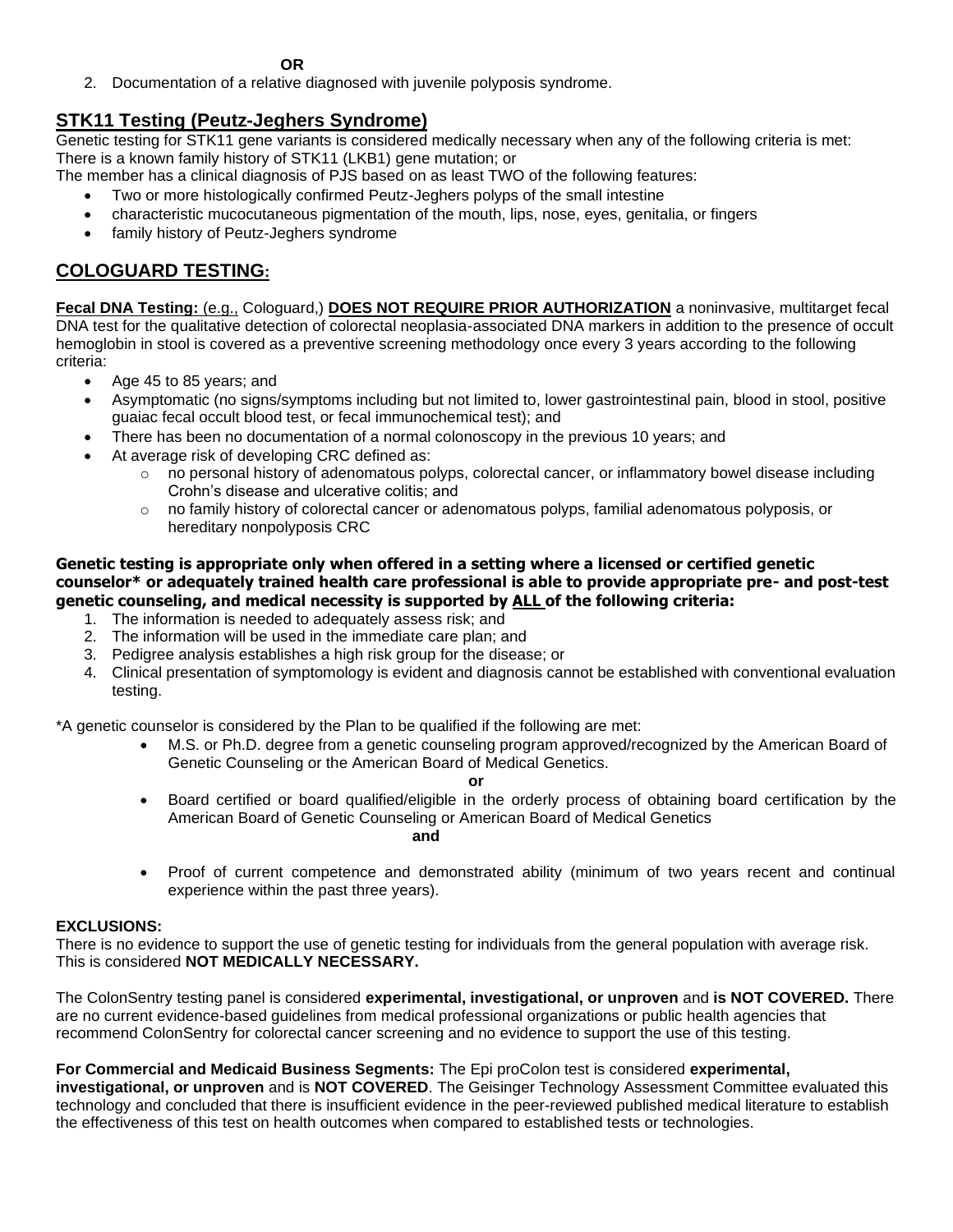**For Medicare Business Segment**: Epi proColon testing is covered as an alternative colorectal cancer screening strategy.

#### **Note: A complete description of the process by which a given technology or service is evaluated and determined to be experimental, investigational or unproven is outlined in MP 15 - Experimental Investigational or Unproven Services or Treatment.**

#### **PROCESS:**

The Plan will utilize available published, peer reviewed medical literature, independent technology assessment program reports and/or review by the Geisinger Clinic Technology Assessment Committee to evaluate the following criteria when assessing the validity and efficacy of a specific genetic test:

- The analytical power of a test determined by its sensitivity and specificity is established.
- There is evidence of defined outcome measures that permits conclusions concerning the effect on health outcomes.
- The net health outcomes benefit of the test as compared to established alternatives is evaluated if applicable.
- The availability of test to membership is evaluated.
- The appropriate governmental and/or professional regulatory body approval is established.
- The test result will influence the treatment or alter the management of the member medical care plan.
- The test result has the capability to confirm a diagnosis when conventional medical evaluation is equivocal.

#### **CODING ASSOCIATED WITH:** Genetic Testing Related to Colorectal Cancer

*The following codes are included below for informational purposes and may not be all inclusive. Inclusion of a procedure or device code(s) does not constitute or imply coverage nor does it imply or guarantee provider reimbursement. Coverage is determined by the member specific benefit plan document and any applicable laws regarding coverage of specific services. Please note that per Medicare coverage rules, only specific CPT/HCPCS Codes may be covered for the Medicare Business Segment. Please consult the CMS website at* [www.cms.gov](http://www.cms.gov/) *or the local Medicare Administrative Carrier (MAC) for more information on Medicare coverage and coding requirements.*

- 81201 APC (ADENOMATOUS POLYPOSIS COLI) (EG, FAMILIAL ADENOMATOSIS POLYPOSIS [FAP], ATTENUATED FAP) GENE ANALYSIS; FULL GENE SEQUENCE
- 81202 APC (ADENOMATOUS POLYPOSIS COLI) (EG, FAMILIAL ADENOMATOSIS POLYPOSIS [FAP], ATTENUATED FAP) GENE ANALYSIS; KNOWN FAMILIAL VARIANTS
- 81203 APC (ADENOMATOUS POLYPOSIS COLI) (EG, FAMILIAL ADENOMATOSIS POLYPOSIS [FAP], ATTENUATED FAP) GENE ANALYSIS; DUPLICATION/DELETION VARIANTS
- 81288 MLH1 (mutL homolog 1, colon cancer, nonpolyposis type 2) (eg, hereditary non-polyposis colorectal cancer, Lynch syndrome) gene analysis; promoter methylation analysis
- 81435 Hereditary colon cancer syndromes (eg, Lynch syndrome, familial adenomatosis polyposis); genomic sequence analysis panel, must include analysis of at least 7 genes, including APC, CHEK2, MLH1, MSH2, MSH6, MUTYH, and PMS2
- 81436 Hereditary colon cancer syndromes (eg, Lynch syndrome, familial adenomatosis polyposis); duplication/deletion gene analysis panel, must include analysis of at least 8 genes, including APC, MLH1, MSH2, MSH6, PMS2, EPCAM, CHEK2, and MUTYH
- 81525 ONCOLOGY (COLON), MRNA, GENE EXPRESSION PROFILING BY REAL-TIME RT-PCR OF 12 GENES (7 CONTENT AND 5 HOUSEKEEPING), UTILIZING FORMALIN-FIXED PARAFFIN-EMBEDDED TISSUE, ALGORITHM REPORTED AS A RECURRENCE SCORE
- 81528 Fecal DNA Test- Cologuard
- 81210 BRAF (v-raf murine sarcoma viral oncogene homolog B1) (eg, colon cancer), gene analysis, V600E variant
- 81292 MLH1 (mutL homolog 1, colon cancer, nonpolyposis type 2) (eg, hereditary non-polyposis colorectal cancer, Lynch syndrome) gene analysis; full sequence analysis
- 81293 MLH1 (mutL homolog 1, colon cancer, nonpolyposis type 2) (eg, hereditary non-polyposis colorectal cancer, Lynch syndrome) gene analysis; known familial variants
- 81294 MLH1 (mutL homolog 1, colon cancer, nonpolyposis type 2) (eg, hereditary non-polyposis colorectal cancer, Lynch syndrome) gene analysis; duplication/deletion variants
- 81295 MSH2 (mutS homolog 2, colon cancer, nonpolyposis type 1) (eg, hereditary non-polyposis colorectal cancer, Lynch syndrome) gene analysis; full sequence analysis
- 81296 MSH2 (mutS homolog 2, colon cancer, nonpolyposis type 1) (eg, hereditary non-polyposis colorectal cancer, Lynch syndrome) gene analysis; known familial variants
- 81297 MSH2 (mutS homolog 2, colon cancer, nonpolyposis type 1) (eg, hereditary non-polyposis colorectal cancer, Lynch syndrome) gene analysis; duplication/deletion variants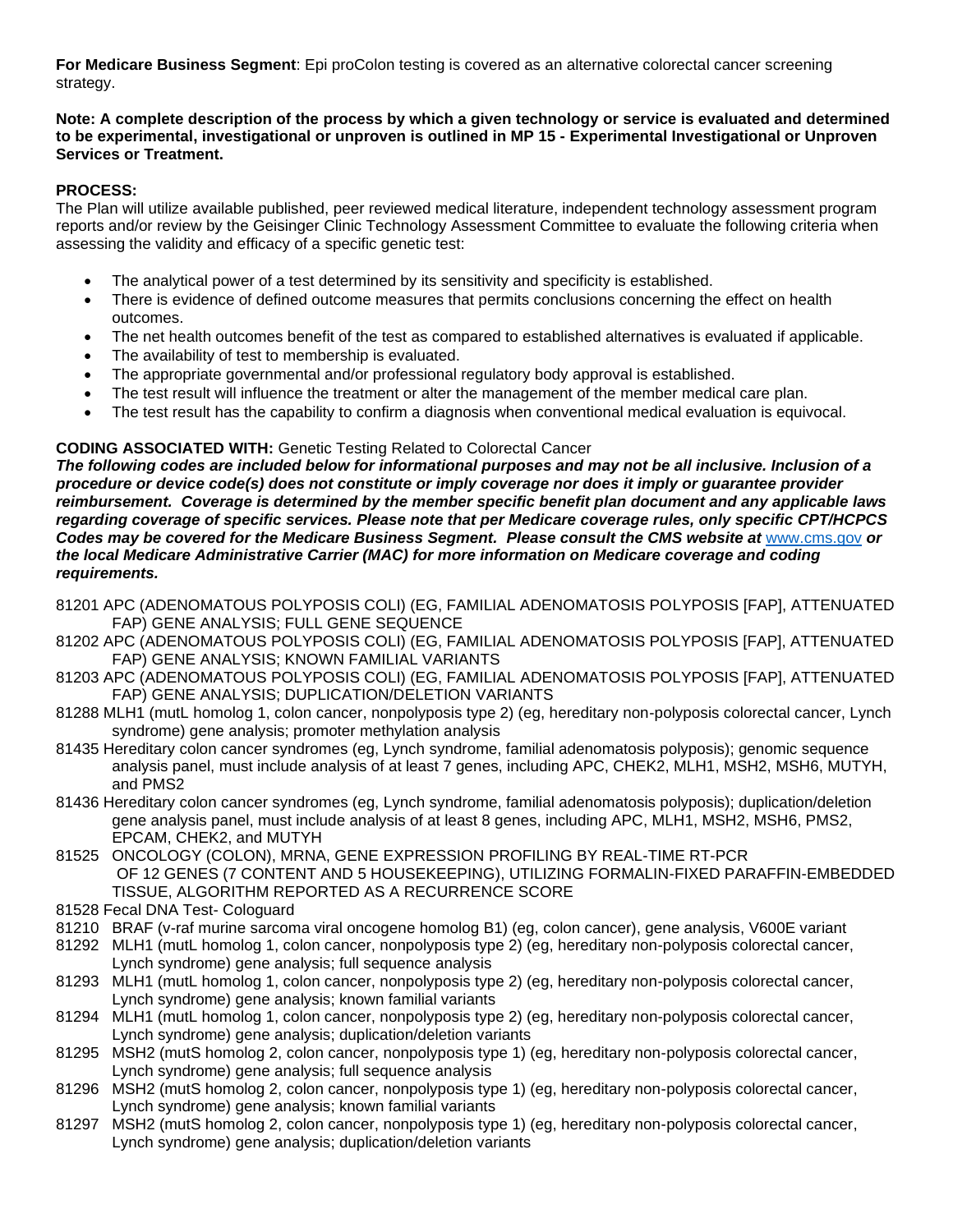- 81298 MSH6 (mutS homolog 6 [E. coli]) (eg, hereditary non-polyposis colorectal cancer, Lynch syndrome) gene analysis; full sequence analysis
- 81299 MSH6 (mutS homolog 6 [E. coli]) (eg, hereditary non-polyposis colorectal cancer, Lynch syndrome) gene analysis; known familial variants
- 81300 MSH6 (mutS homolog 6 [E. coli]) (eg, hereditary non-polyposis colorectal cancer, Lynch syndrome) gene analysis; duplication/deletion variants
- 81301 Microsatellite instability analysis (eg, hereditary non-polyposis colorectal cancer, Lynch syndrome) of markers for mismatch repair deficiency (eg, BAT25, BAT26), includes comparison of neoplastic and normal tissue, if performed
- 81309 PIK3CA (phosphatidylinositol-4, 5-biphosphate 3-kinase, catalytic subunit alpha)(eg. colorectal and breast cancer) gene analysis, targeted sequence analysis (eg, exons 7,9, 20)
- 81317 PMS2 (postmeiotic segregation increased 2 [S. cerevisiae]) (eg, hereditary non-polyposis colorectal cancer, Lynch syndrome) gene analysis; full sequence analysis
- 81318 PMS2 (postmeiotic segregation increased 2 [S. cerevisiae]) (eg, hereditary non-polyposis colorectal cancer, Lynch syndrome) gene analysis; known familial variants
- 81319 PMS2 (postmeiotic segregation increased 2 [S. cerevisiae]) (eg, hereditary non-polyposis colorectal cancer, Lynch syndrome) gene analysis; duplication/deletion variants
- 81327 Sept9 (septin 9) (eg, colorectal cancer) methylation analysis
- 0101U Hereditary colon cancer disorders (eg, Lynch syndrome, PTEN hamartoma syndrome, Cowden syndrom, familial adenomatosis polyposis), genomic sequence analysis panel utilizing a combination of NGS, Sangar, MLPA, and array CGH, with MRNA analytics to resolve v
- 0155U (phosphatidylinositol-4, 5-biphosphate 3-kinase, catalytic subunit alpha)(eg. colorectal and breast cancer) gene analysis,
- 0157U APC (APC regulator of WNT signaling pathway)(EG,familial adenomatosis polyposis [FAP] MRNA sequence analysis (list seperately in addition to code for primary procedure
- 0158U MLH1 (mutL homolog 1) (eg, hereditary non-polyposis colorectal cancer, Lynch syndrome) mRNA sequence analysis (List separately in addition to code for primary procedure)
- 0159U MSH2 (mutS homolog 2) (eg, hereditary colon cancer, Lynch syndrome) mRNA sequence analysis (List separately in addition to code for primary procedure)
- 0160U MSH6 (mutS homolog 6) (eg, hereditary colon cancer, Lynch syndrome) mRNA sequence analysis (List separately in addition to code for primary procedure)
- 0161U PMS2 (PMS1 homolog 2, mismatch repair system component) (eg, hereditary non-polyposis colorectal cancer, Lynch syndrome) mRNA sequence analysis
- 0162U Hereditary colon cancer (Lynch syndrome), targeted mRNA sequence analysis panel (MLH1, MSH2, MSH6, PMS2)
- 0163U Oncology (colorectal) screening, biochemical enzyme-linked immunosorbent assay (ELISA) of 3 plasma or serum proteins (teratocarcinoma derived growth factor-1 [TDGF-1, Cripto-1], carcinoembryonic antigen [CEA], extracellular matrix protein [ECM]), with demographic data (age, gender, CRC-screening compliance) using a proprietary algorithm and reported as likelihood of CRC or advanced adenomas (new code effective 4/1/20) (BeScreened™-CRC)
- 0235U 0235U PTEN (phosphatase and tensin homolog) (eg, Cowden syndrome, PTEN hamartoma tumor syndrome), full gene analysis, including small sequence changes in exonic and intronic regions, deletions, duplications, mobile element insertions, and variants in non-uniquely mappable regions
- 0238U Oncology (Lynch syndrome), genomic DNA sequence analysis of MLH1, MSH2, MSH6, PMS2, and EPCAM, including small sequence changes in exonic and intronic regions, deletions, duplications, mobile element insertions, and variants in non-uniquely mappable regions
- 0261U Oncology (colorectal cancer), image analysis with artificial intelligence assessment of 4 histologic and immunohistochemical features (CD3 and CD8 within tumor-stroma border and tumor core), tissue, reported as immune response and recurrence-risk score (Immunoscore®)

Current Procedural Terminology (CPT®) © American Medical Association: Chicago, IL

#### **LINE OF BUSINESS:**

**Eligibility and contract specific benefits, limitations and/or exclusions will apply. Coverage statements found in the line of business specific benefit document will supersede this policy. For Medicare, applicable LCD's and NCD's will supercede this policy. For PA Medicaid Business segment, this policy applies as written.**

#### **REFERENCES:**

Calvert PM, Frucht H, "The Genetics of Colorectal Cancer", *Annals of Internal Medicine*. 137(7):603-612, Oct.1, 2002

Lerman C, Hughes C, et. al., "Genetic Testing in Families With Hereditary Nonpolyposis Colon Cancer" *JAMA*, 281(17):1618-1622, May 5, 1999.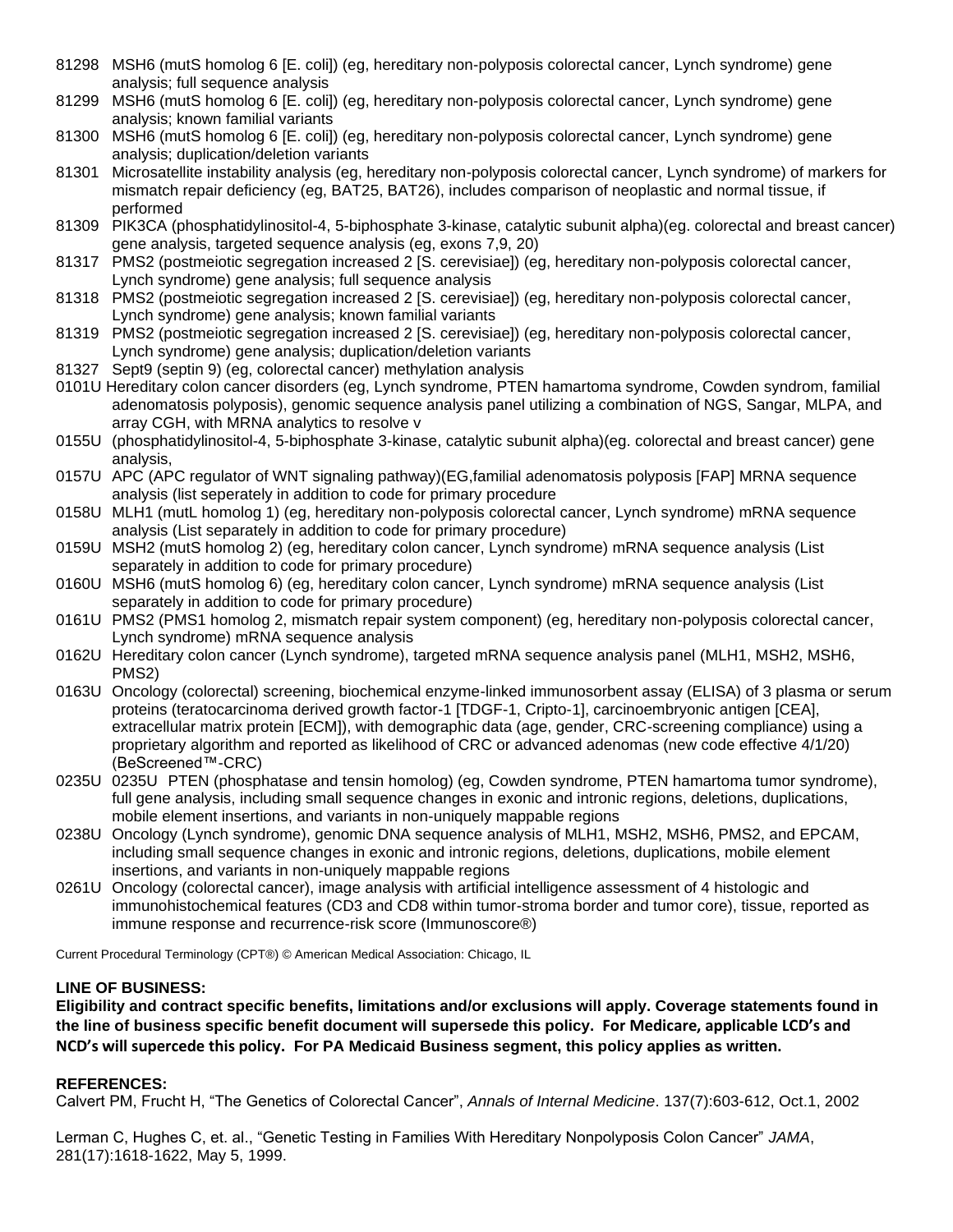Hayes Inc. Online, Hayes Medical Technology Directory "Genetic Testing for Susceptibility to Familial Adenomatous Polyposis" (GENE0103.06) Reviewed February 11, 2008. Accessed on July 2, 2014

Hayes Inc. Online, Hayes Medical Technology Directory, "Genetic Testing for Susceptibility to Hereditary Nonpolyposis Colorectal Cancer" (GENE0103.05) Reviewed January 27, 2008. Accessed on July 2, 2014

Hayes Inc. Online. GTE Report MYH-Associated Polyposis (MAP). Reviewed November 6,2013. Accessed July 2, 2014

Lynch HT, de la Chapelle A, "Hereditary Colon Cancer", *NEJM*. 348(10):919-931.March 6, 2003.

Sieber OM, Lipton L, Crabtree M, et. al., "Multiple Colorectal Adenomas, Classic Adenomatous Polyposis, and Germ Line Mutations in MYH", *NEJM*. 348(9):791-799. Feb. 27, 2003.

Hadley DW, Jenkins J et. al., "Genetic Counseling and Testing in Families with Hereditary Nonpolyposis Colorectal Cancer", *Archives of Internal Medicine*, 163:573-582. March 10, 2003. This policy will be revised as necessary and reviewed no less than annually.

ECRI, HTAIS Windows on Medical Technology, Microsatellite Instability Testing for Hereditary Nonpolyposis Colorectal Cancer. Issue No. 64, Jan. 2002

Hayes Inc Online, "Fecal DNA Testing for Colorectal Cancer Screening and Monitoring" (FECA0103.04) Revised May 8, 2003. Retrieved June 14, 2004.

Revised Guidelines Published for Testing of Hereditary Type of Colorectal Cancer. Journal of the National Cancer Institute. Feb. 18, 2004; 96(4):247.

Hampel H, Frankel W, Martin E, Arnold M, et. al. Screening for the Lynch Syndrome (Hereditary Nonpolyposis Colorectial Cancer) May 5, 2005;352(18):1851 –1859.

ECRI, HTAIS Custom Hotline Response. Guidelines for Genetic Testing to Identify Persons at risk for Colorectal Cancer. Current as of 03/14/06.

Rodriguez-Moranta F, Castells A, Andreu M, Pinol V, Castellvi-Bel S, Alenda C, Oncology Group of the Spanish Gastroenterological Association, et al. Clinical performance of original and revised Bethesda guidelines for the identification of MSH2/MLH1 gene carriers in patients with newly diagnosed colorectal cancer: proposal of a new and simpler set of recommendations. Am J Gastroenterol. 2006 May;101(5):1104-11.

National Cancer Institute (NCI). Genetics of colorectal cancer (PDQ<sup>®</sup>). Last Modified:6/4/2014 Accessed 7/3/2014 Available at URL address:<http://nci.nih.gov/cancertopics/pdq/genetics/colorectal/healthprofessional>

National Comprehensive Cancer Network<sup>®</sup> (NCCN). Clinical practice guidelines in oncology. Colorectal screening. Version v3.2021

Centers for Medicare & Medicaid Services (CMS). Decision Memo for Screening for COLORECTAL CANCER - Stool DNA Testing (CAG-00440N). October 9, 2014.

U.S. Preventive Services Task Force (USPSTF). Screening for Colorectal Cancer: U.S. Preventive Services Task Force Recommendations. November 4, 2008.. Accessed October 14, 2014.

Imperiale TF, Ransohoff DF, Itkowitz SH, et al. Multitarget stool DNA testing for colorectal-cancer screening. N Engl J Med. 2014; 370(14):1287-1297

Heigh RI, Yab TC, Taylor WR, et al. Detection of colorectal serrated polyps by stool DNA testing: comparison with fecal immunochemical testing for occult blood (FIT). PLoS One. 2014; 9(1):e85659

Ahlquist DA, Taylor WR, Mahoney DW, et al. The stool DNA test is more accurate than the plasma septin 9 test in detecting colorectal neoplasia. Clin Gastroenterol Hepatol. 2012b; 10(3):272-277.

Ahlquist DA, Zou H, Domanico M, et al. Next-generation stool DNA test accurately detects colorectal cancer and large adenomas. Gastroenterology. 2012a; 142(2):248-256